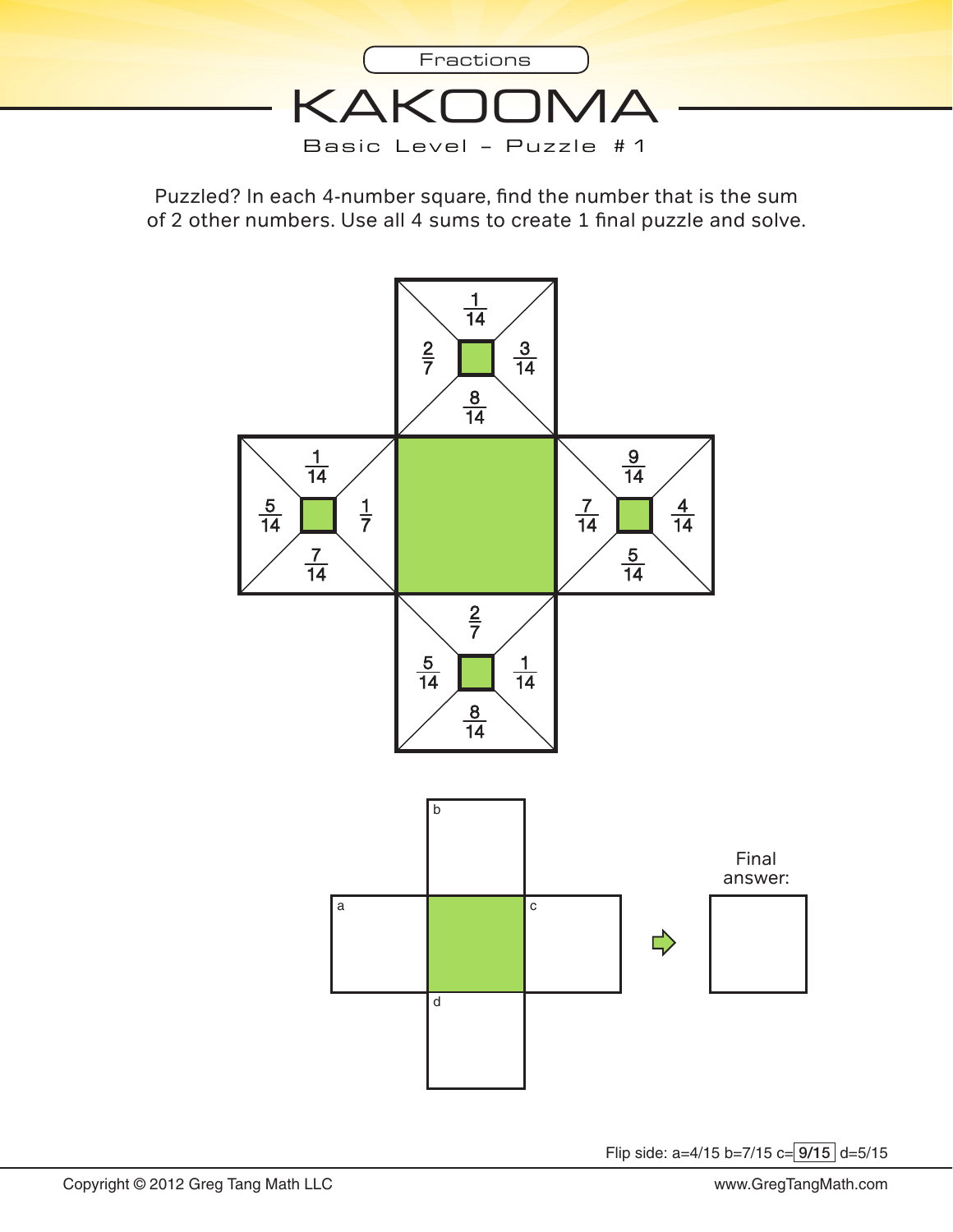

Puzzled? In each 4-number square, fnd the number that is the sum of 2 other numbers. Use all 4 sums to create 1 fnal puzzle and solve.



Flip side:  $a=7/14$  b= $2/7$  c= $9/14$  d= $5/14$